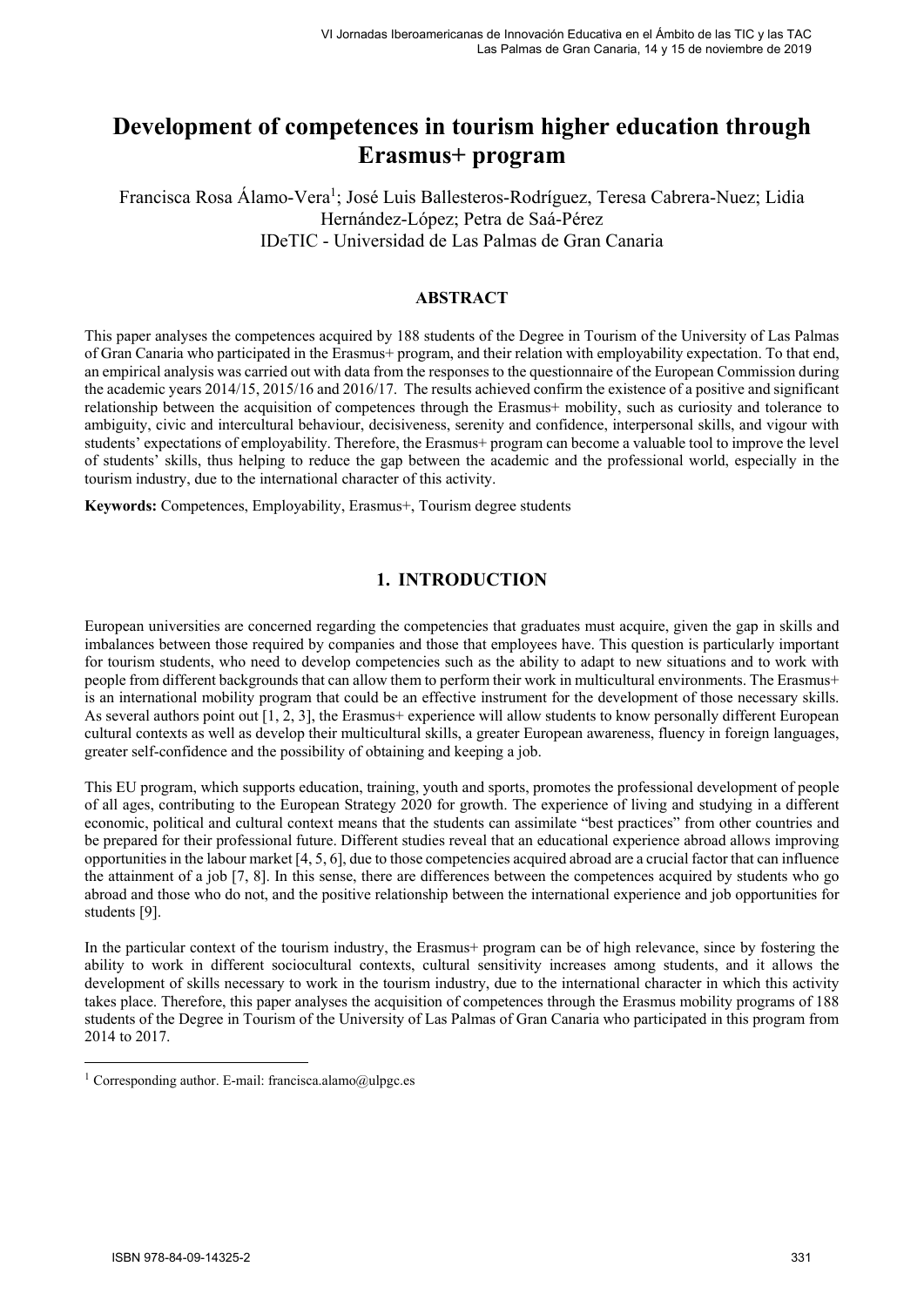This paper is structured as follows: the second section analyses the role of competences in tourism higher education. The methodological process followed throughout the work is explained in section 3, and the main results obtained in the study are shown in section 4. Finally, the conclusions and practical implications are presented.

# **2. THEORETICAL FRAMEWORK**

In the new educational context after the Bologna reforms, the acquisition of competences by the student becomes the central axis for articulating the learning process. The role of the student is essential because he/she must be the author of his/her learning [10, 11], being the teacher an instructor who helps the student to study and find solutions to the different problems, which could arise [12]. In this way, learning outcomes should be a set of competencies that include knowledge, understanding, and skills that the student is expected to dominate, understand and apply after completion of a learning process [13].

According to the Tuning Project, competences represent a dynamic combination of knowledge, abilities, attitudes, and skills, and describe what students should be able to demonstrate at the end of the different stages of the degree. Thus, the goal of this EU educational project is the acquisition by the student of competencies that allow him to adapt and deal with the different changes that will take place throughout his/her professional and personal life. This way, "[...] the competency approach in higher education makes it possible to manage the quality of students' learning processes through two contributions: the evaluation of the quality of the performance and the evaluation of the quality of the education provided by the educational institution" [14].

The development of competences should contribute to improving the employability of university students because, in this new educational context, they must be able to manage the acquired knowledge and competences. That is, competence arises from knowledge absorption and involves the possibility of its application to a specific situation in order to carry out a specific activity. In this way, thanks to Erasmus+ mobility, students face complex situations that require the application of those knowledge and competencies acquired during their degree studies [15].

In Spain, the Bologna reforms in the area of tourism have introduced significant improvements in the acquisition of the competences [16], as well as in the implementation of new methods of teaching and learning with a student-focused approach [17]. At the University of Las Palmas de Gran Canaria the implementation of the Bologna process has highlighted the international mobility as a learning experience during the educational process in order to acquire different types of knowledge and competences [18]. More than 500 outgoing students and nearly 600 incoming students participated in a European mobility program during the academic year 2017/2018 in this University.

The Degree in Tourism at the University of Las Palmas de Gran Canaria fosters the development of four types of competencies: basic, general, nuclear and specific. The basic competencies refer to those that every student graduated by the University must possess, and the general ones refer to those that the graduates must develop to demonstrate that they are trained to perform their professional activities correctly. Nuclear competencies are those related to the skills that a graduate must have in order to demonstrate that they are qualified according to the degree they have taken. Moreover, the specific competencies are those that must be acquired only by graduates in tourism, since they refer to the necessary skills to perform the labour activity related to the industry. It should be noted that in this research work, we will focus only on the general competences of the Degree in Tourism (see table 1).

Table 1. General competences of the Degree in Tourism of the ULPGC.

| 1. Information management skills 2. Work | 8. Trouble solving               |
|------------------------------------------|----------------------------------|
| in different socio-cultural contexts     | 9. Critical thinking             |
| 3. Creativity                            | 10. Ethical commitment           |
| 4. Initiative and entrepreneurial spirit | 11. Independent learning         |
| 5. Motivation for quality                | 12. Adaptation to new situations |
| 6. The ability of analysis and synthesis | 13. Decision making              |
| 7. Oral and written communication in     | 14. Teamwork                     |
| Spanish                                  |                                  |

Source: Report of the Degree in Tourism of the ULPGC.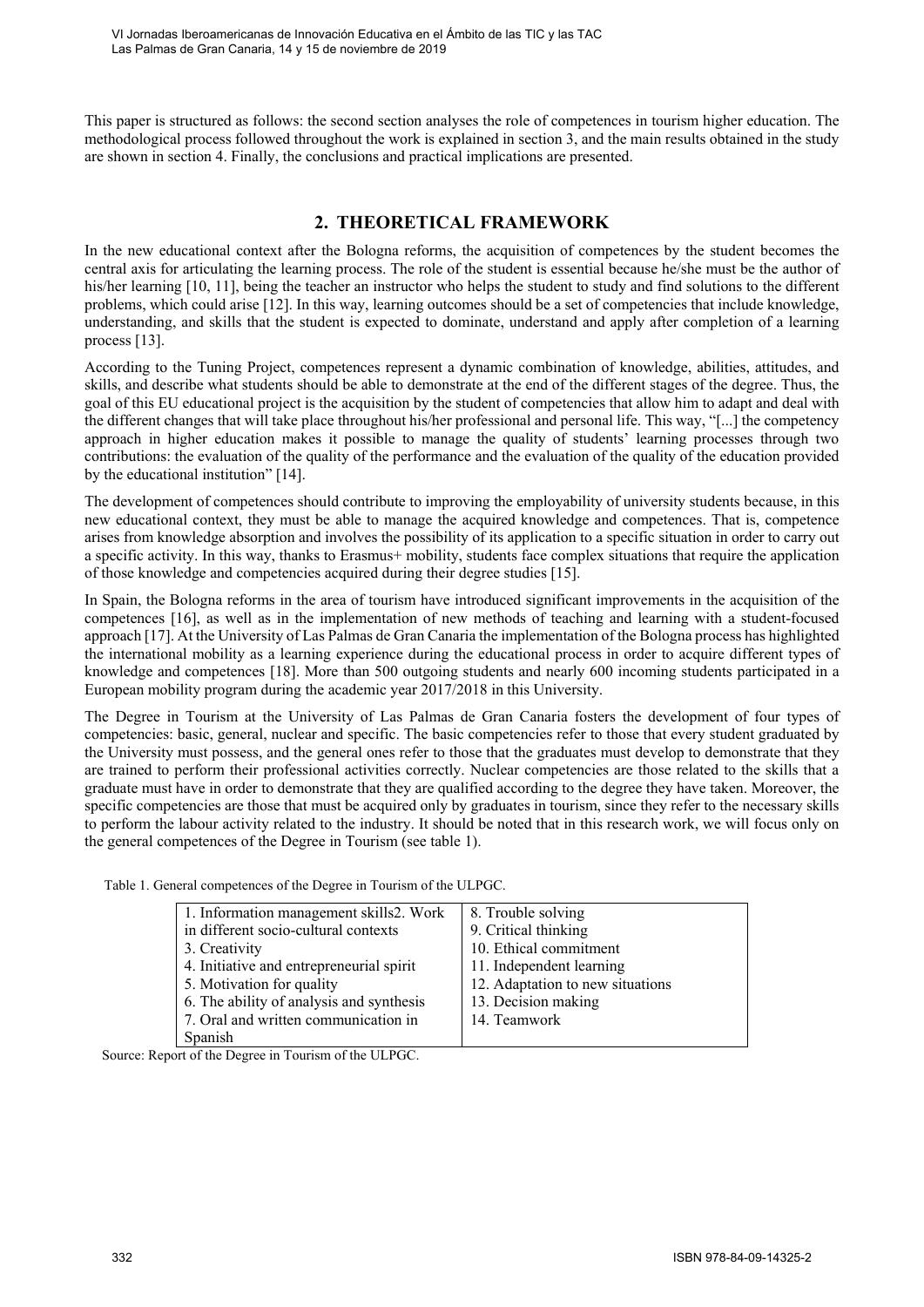# **3. METHODOLOGY**

### **3.1. Sampling procedure**

To carried out this research, we conducted an empirical study which includes the 188 students of the Degree in Tourism of the University of Las Palmas of Gran Canaria who have participated in the Erasmus+ program during the academic years 2014/15, 2015/16 and 2016/17. Data were obtained from the responses to the questionnaire of the European Commission, selecting those questions related to the competences developed by the students. Specifically, we have only considered those items of the questionnaire that allows us to identify the general competencies detailed in the Tourism Degree Report (see Table 2).

Table 2. Questionnaire items related to the competencies developed.

| Through my stay abroad with Erasmus+, I learned better how to                                                          |  |  |
|------------------------------------------------------------------------------------------------------------------------|--|--|
| - Think logically and draw conclusions                                                                                 |  |  |
| - Find solutions in difficult or challenging contexts                                                                  |  |  |
| - Plan and carry out my learning independently                                                                         |  |  |
| - Use the Internet, social media and PCs                                                                               |  |  |
| - Develop an idea and put it into practice                                                                             |  |  |
| - See the value of different cultures                                                                                  |  |  |
| - Cooperate in teams                                                                                                   |  |  |
| - Plan and organize tasks and activities                                                                               |  |  |
| - Express myself creatively                                                                                            |  |  |
| After having taken part in this mobility activity                                                                      |  |  |
| - I am more confident and convinced of my abilities                                                                    |  |  |
| - I know better my strengths and weaknesses                                                                            |  |  |
| - I am abler to adapt to and act in new situations                                                                     |  |  |
| - I am abler to think and analyse information critically                                                               |  |  |
| - I am more tolerant of other person's values and behaviour                                                            |  |  |
| - I am more open-minded and curious about new challenges                                                               |  |  |
| - I intend to participate more actively in the social and political life of my community                               |  |  |
| - I am more interested in knowing what happens in the world daily                                                      |  |  |
| - I have a higher capacity to make decisions                                                                           |  |  |
| - I can cooperate better with people of different origins and cultures                                                 |  |  |
| - I have more interest in European issues                                                                              |  |  |
| - I feel more European                                                                                                 |  |  |
| - I am more aware of social and political concepts such as democracy, justice, equality, citizenship, and civil rights |  |  |
| - I have improved the skills related to my sector or professional field                                                |  |  |
| Thanks to my stay abroad with Erasmus+                                                                                 |  |  |
| - I think the chances of finding a new or better job have increased                                                    |  |  |
| - I have clearer my professional objectives and aspirations                                                            |  |  |
| - I have more opportunities to find training practices or jobs for students in my home country                         |  |  |
| - I have a greater capacity to be assigned tasks with high responsibility                                              |  |  |
| - I feel that I have improved my language skills                                                                       |  |  |
|                                                                                                                        |  |  |

As Table 3 shows, most of the respondents chose Germany (53.2%) and the United Kingdom (18.6%) as the destination for their Erasmus+ experience. Concerning gender, the number of women is quite high, compared to men (68.6% women and 31.4% men). Finally, if we analyse the academic year in which the students made their Erasmus+ mobility, there is increasing participation over the years, so that 57 students travelled in 2014, 63 students enjoyed the experience in 2015 and 68 students in 2016.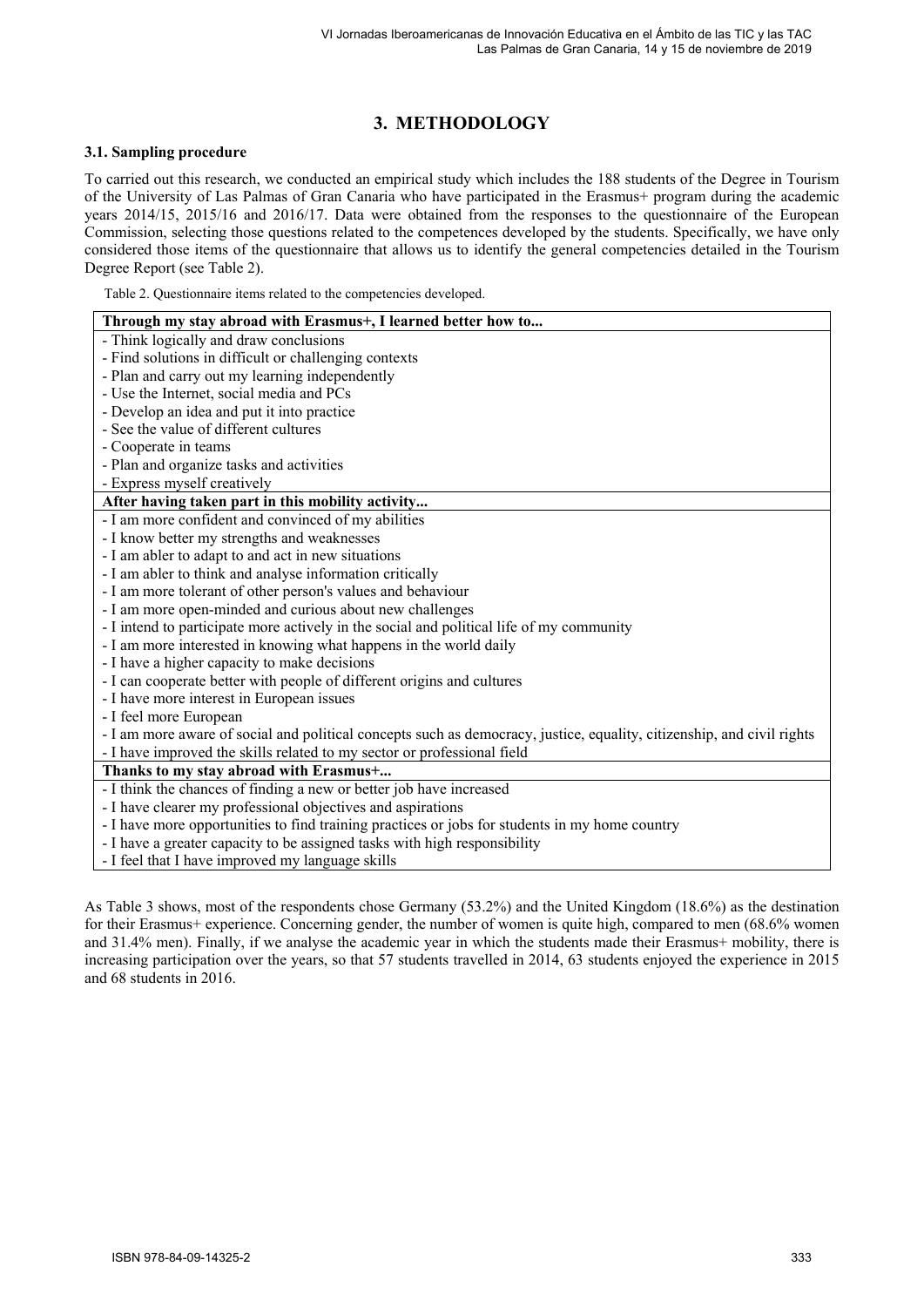#### Table 3. Respondent profile.

| <b>COUNTRY OF THE RECEIVING</b><br><b>ORGANIZATION</b>                                                                  | Number of<br>students | % of students |
|-------------------------------------------------------------------------------------------------------------------------|-----------------------|---------------|
| Germany                                                                                                                 | 100                   | 53.2%         |
| United Kingdom                                                                                                          | 35                    | 18.6%         |
| Italy                                                                                                                   | 10                    | $5.3\%$       |
| Poland                                                                                                                  | 16                    | 8.5%          |
| Others (Belgium, Croatia, Slovakia, France, Latvia,<br>Lithuania, the Netherlands, Portugal, and the Czech<br>Republic) | 27                    | 14.4%         |
| Total                                                                                                                   | 188                   | 100.0%        |
| <b>GENDER</b>                                                                                                           | Number of             | % of students |
|                                                                                                                         | students              |               |
| Male                                                                                                                    | 59                    | 31.4%         |
| Female                                                                                                                  | 129                   | 68.6%         |
| Total                                                                                                                   | 188                   | 100.0%        |
| <b>ACADEMIC YEAR OF MOBILITY</b>                                                                                        | Number of<br>students | % of students |
| 2014/15                                                                                                                 | 57                    | $30.3\%$      |
| 2015/16                                                                                                                 | 63                    | 33.5%         |
| 2016/17                                                                                                                 | 68                    | 36.2%         |
| Total                                                                                                                   | 188                   | 100.0%        |

## **4. RESULTS**

In order to identify those competencies developed by the students, two Exploratory Factor Analyses (EFA) with varimax rotation were carried out. One of them on the items of the questionnaire concerning the competences developed in the Erasmus+ mobility experience and another on the aspect related to employability.

The results of the EFA for the twenty-two items regarding the competencies developed through the Erasmus+ program, six factors are obtained that explain 68.78% of the variance (see Table 4). All the dimensions have good factor loads, and Cronbach's alphas that confirm the suitability of the analysis since their values are above the minimum recommended thresholds. We must highlight that the factors extracted and the names assigned to each of them are similar to the so-called "MEMO Factors" (Monitoring Exchange Mobility Outcomes) identified in the Erasmus Impact Study [19].

Table 4. Results of the exploratory factor analysis for the competences developed during the Erasmus+.

| Factor<br>load                            | Cronbach<br>Alpha |  |
|-------------------------------------------|-------------------|--|
| F.1. Curiosity and tolerance to ambiguity |                   |  |
| 0.742                                     |                   |  |
| 0.725                                     |                   |  |
| 0.632                                     | 0.816             |  |
| 0.517                                     |                   |  |
| 0.553                                     |                   |  |
|                                           |                   |  |
| 0.829                                     |                   |  |
| 0.686                                     | 0.777             |  |
| 0.611                                     |                   |  |
| 0.580                                     |                   |  |
|                                           |                   |  |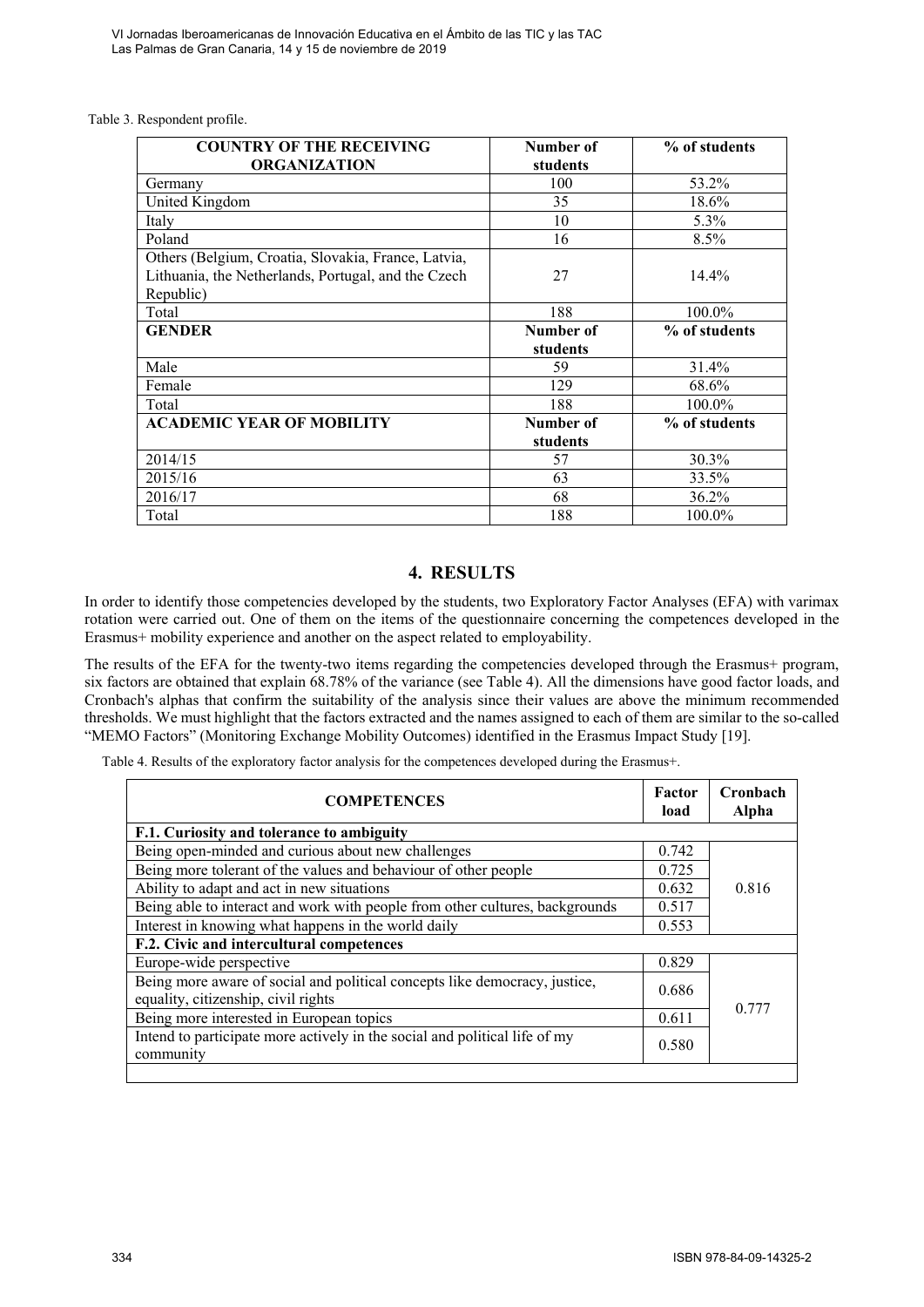| <b>COMPETENCES</b>                                                    | Factor<br>load | Cronbach<br><b>Alpha</b> |
|-----------------------------------------------------------------------|----------------|--------------------------|
| F.3. Decisiveness                                                     |                |                          |
| Analytical and problem-solving skills                                 | 0.663          |                          |
| Sector-specific skills                                                | 0.703          | 0.735                    |
| Being more able to reach decisions                                    | 0.629          |                          |
| F.4. Interpersonal skills                                             |                |                          |
| Planning and organizational skills                                    | 0.792          |                          |
| Team working skills                                                   | 0.775          | 0.812                    |
| Creative skills                                                       | 0.751          |                          |
| F.5. Serenity and confidence                                          |                |                          |
| Being more aware of their own strengths and weaknesses                | 0.797          |                          |
| Being more confidence in and conviction regarding one's own abilities | 0.732          | 0.793                    |
| Analytical and critical thinking                                      | 0.523          |                          |
| F.6. Vigour                                                           |                |                          |
| Planning and carry out one's learning independently                   | 0.662          |                          |
| Problem-solving skills                                                | 0.636          | 0.673                    |
| Seeing the value of different cultures                                | 0.606          |                          |
| Percentage of variance explained: 68.79                               |                |                          |
| <b>KMO</b> Index: 0.900                                               |                |                          |
| Bartlett's sphericity test: 1,899.497                                 |                |                          |
| Significance: 0.000                                                   |                |                          |

The EFA for the items related to employability expectation can be seen in Table 5. The results show one factor that explains 58.66% of the variance. Also, the Cronbach's alpha exceeds 0.75, and the KMO index is close to 1, which indicates that the extracted factor is adequate.

Table 5. Exploratory factor analysis results for employability expectations.

| <b>COMPETENCES</b>                                                                              | Factor<br>load | Cronbach<br><b>Alpha</b> |
|-------------------------------------------------------------------------------------------------|----------------|--------------------------|
| I think the chances of finding a new or better job have increased                               | 0.839          |                          |
| I have a greater capacity to be assigned tasks with high responsibility                         | 0.825          |                          |
| I have more opportunities to find training practices or jobs for students in my<br>home country | 0.711          | 0.759                    |
| I have clearer my professional objectives and aspirations                                       | 0.676          |                          |
| Percentage of variance explained: 58.66                                                         |                |                          |
| $KMO$ Index: $0.746$                                                                            |                |                          |
| Bartlett's sphericity test: 192.613                                                             |                |                          |
| Significance: 0.000                                                                             |                |                          |

Table 6 shows the correlation between students' perception of employability after the mobility and the competences acquired through the Erasmus+ mobility programs. The results show that there is a positive and significant relationship between all the competences acquired and employability expectations.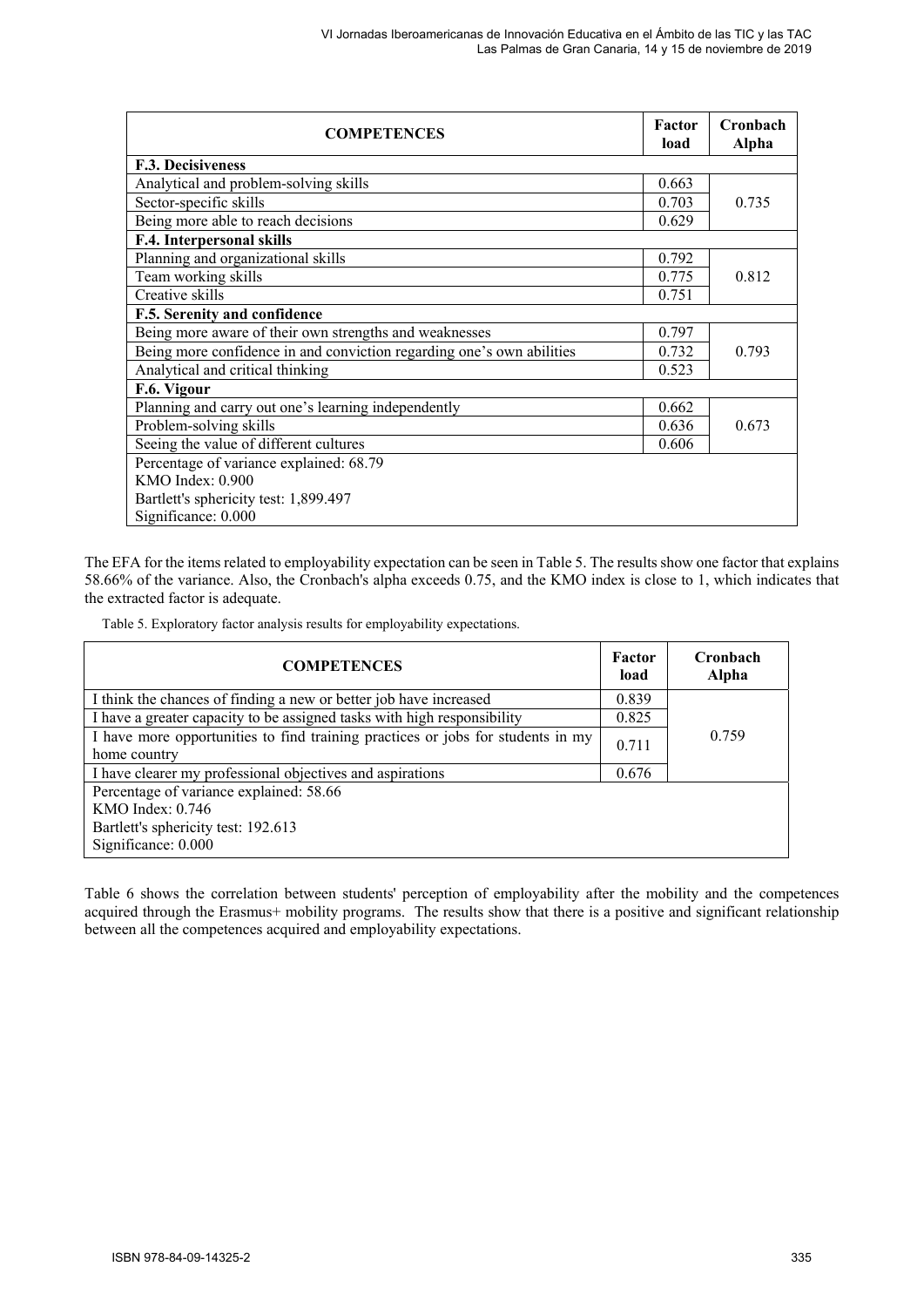VI Jornadas Iberoamericanas de Innovación Educativa en el Ámbito de las TIC y las TAC Las Palmas de Gran Canaria, 14 y 15 de noviembre de 2019

Table 6. Competences and employability expectation correlations.

|                                          | <b>CORRELATION</b> | <b>SIGNIFICANCE</b> |
|------------------------------------------|--------------------|---------------------|
| F1. Curiosity and tolerance to ambiguity | 0.220              | 0,002               |
| F.2. Civic and intercultural competences | 0,223              | 0,001               |
| F.3. Decisiveness                        | 0,314              | 0,000               |
| F.4. Interpersonal skills                | 0,245              | 0,001               |
| F.5. Serenity and confidence             | 0.224              | 0,002               |
| F.6. Vigour                              | 0.148              | 0,043               |
| .                                        |                    |                     |

\*\*  $p<0,01$ ; \*  $p<0,05$ 

### **5. CONCLUSIONS**

This work has analysed the experience of international mobility through the Erasmus+ program and its relationship with the employability expectations of tourism students. The results show that the acquisition of competencies such as greater curiosity and tolerance to ambiguity, civic and intercultural behaviour, decision-making, serenity and confidence, interpersonal skills, and vigour, developed in the Erasmus+ mobility program, are important in their job expectations for future.

Our results reveal that, in the specific context of tourism higher education, a tolerant student, able to adapt to new situations and to work with people from different backgrounds, can better perform their work in multicultural work environments. Besides, mobility experiences make students more aware of social commitment and the value of civic behaviour. They also increase their competences regarding the ability to make decisions and think logically, a critical aspect of the dynamic and changing environment in which the tourism industry develops. Finally, tourism students have also acquired competencies related to interpersonal skills and teamwork, as well as greater self-confidence and independent learning. Therefore, the Erasmus+ program can become a valuable tool to improve the level of students' skills, thus helping to reduce the gap between the academic and the professional world, especially in the tourism industry, due to the international character of this activity.

This work has led to the development of *International Mobility Workshops* chaired by recent tourism graduate students that have participated in international mobility programs. The workshops are designed to provide undergraduate students with real life experiences of tourism students of how participation in international mobility programs can strengthen skills development for the tourism sector. The workshops include a general presentation about the student's academic and work experience as well as a roundtable discussion that focus on providing students with practical examples of competencies acquired through the international mobility programs that have helped them to perform their work in the tourism industry. The workshops are directed to undergraduate tourism students and are conducted within the module of *Management Skills*, a second year module in the Degree in Tourism of the University of Las Palmas of Gran Canaria.

#### **ACKNOWLEDGEMENTS**

This research work has been developed under the framework of the Research Project CEI2018-13 funded by the Consejería de Economía, Industria, Comercio y Conocimiento of the Government of the Canary Islands.

#### **REFERENCES**

- [1] Bryła, P., "The impact of international student mobility on subsequent employment and professional career: a large-scale survey among Polish former Erasmus students," Procedia-Social and Behavioral Sciences 176, 633- 641 (2015).
- [2] Jacobone, V. and Moro, G., "Evaluating the impact of the Erasmus programme: Skills and European identity," Assessment & Evaluation in Higher Education 40(2), 309-328 (2015).
- [3] Teichler, U. and Janson, K., "The professional value of temporary study in another European country: Employment and work of former ERASMUS students," Journal of studies in International Education 11(3-4), 486-495 (2007).
- [4] Bracht, O., Engel, C., Janson, K., Over, A., Schomburg, H. and Teichler, U. [The professional value of Erasmus mobility. Final report presented to the European Commission—DG Education and Culture]. Retrieved from: